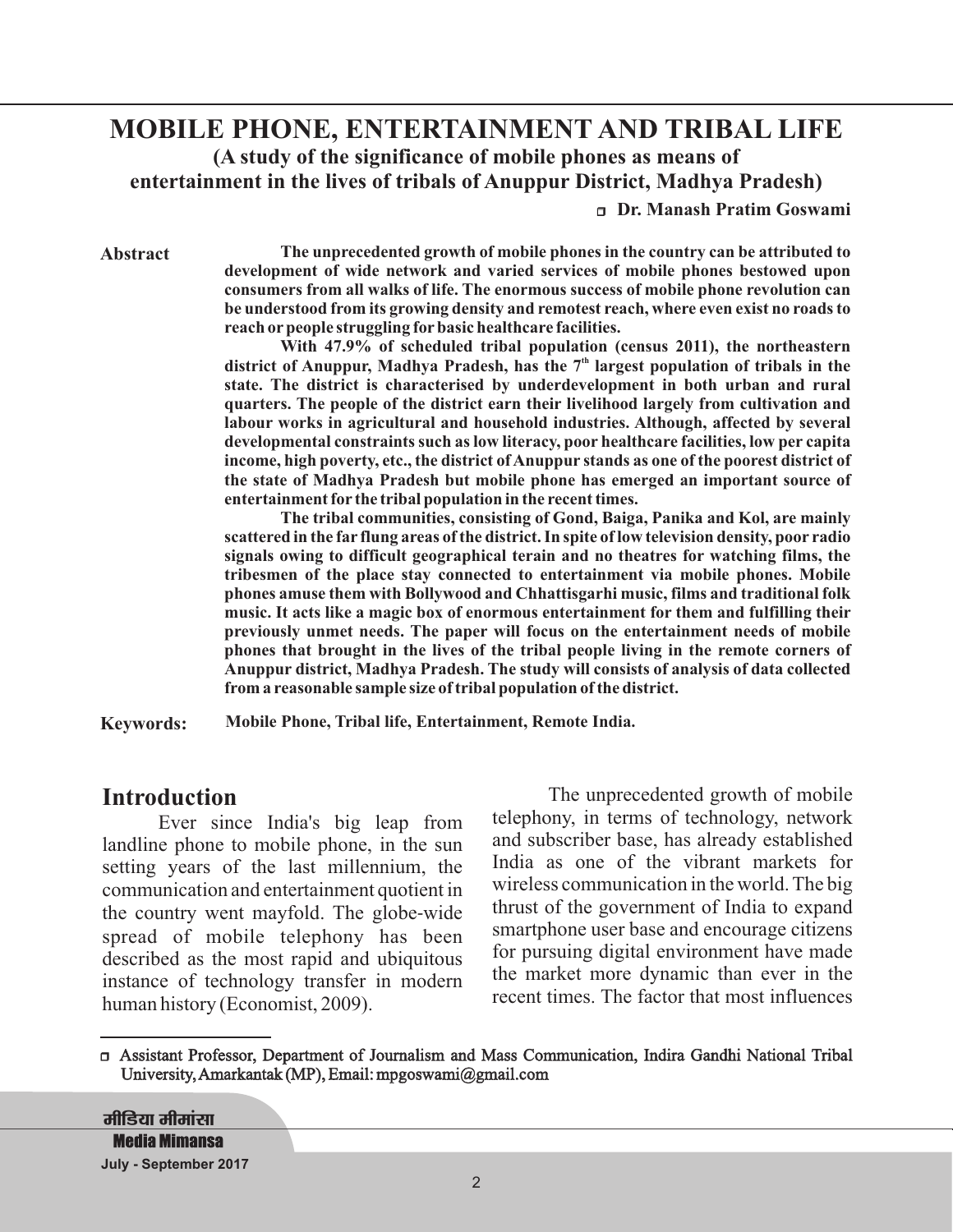the increase in smartphone usage is the functionality that helps users in their daily life especially business people and students of universities and colleges (Jacob and Isaac, 2008). With several mobile service providers elevating their services to high speed 4G network and stiff market competitions have compelled the market of mobile phone communication and data services customer friendly and cheaper.

In a survey report-'Capturing the Gains', by Balwant Singh Mehta, that explores the socio-economic impact of mobile phone usage in rural areas, reveals several significant benefits that mobile phones users reaping in rural India. Mobile users benefit by obtaining timely information on a variety of subjects, including on employment opportunities and higher education for their children, by transferring funds and even by calling family members during emergencies. (Mehta, 2013)

Of late, mobile phone, especially smartphone, has been emerging as one portable entertainment device that capable of providing wide ranges of entertainment services such as downloading and uploading music and videos of films and albums, games, cameras, FM radio, etc. In fact, the time spent for enjoying entertainment content on mobile phone by users found to be many times higher than voice calls and other activities.

The high rates of call tariff and mobile handsets, low customer base, inadequate network, developing infrastructure were the initial hiccups in the process of the growth of mobile telephony in the country in 1990s and early 2000s. The subsequent changes of government policies for mobile telephony for all sections of the society and participation of several service providers from the dawn of the new millennium have change the communication scenario of the country

abruptly.

According to a press release of Telecom Regulatory Authority of India (TRAI), issued on  $25<sup>th</sup>$  November 2016, India has 585.89 million mobile phone users in urban and 442.99 million in rural areas, a total mounting to 1.28 billion mobile phone users by  $31<sup>st</sup>$  August 2016. Although, the tele density of urban India (146.84) is nearly 3 times more than rural India (50.50), but near saturation of urban penetration and high potential for rural growth of mobile telephony make mobile service providers to go rural.

Mobile phone has been facilitating the need-based and user-centric information and services at such a low cost that even the rural population can easily afford it. It is seen as a device that has the potential to break the rural–urban developmental gap by delivering information on a variety of economic and social issues (Aker and Mbiti 2010). In reality, the enormous success of mobile phone revolution can be understood from its remotest reach, where even exist no roads to reach or people struggling to avail essential healthcare facilities or no school for basic education.

The district of Anuppur was carved out erstwhile district of Shahdol in 2003. With Anuppur as the administrative headquarters of the district, it is divided into 4 Tehsils, 04 Janpads and 282 Gram Panchayats. There exist 04 Municipalities and 02 Nagar Panchayats and 7 Census Towns in the district. As per the Census 2011, the total number of villages in the district is 571, out of which 562 are inhabited and 9 are uninhabited villages.

Anuppur district of Madhya Pradesh, a northeastern district with 47.9% of scheduled tribal population (census 2011), has the  $7<sup>th</sup>$ largest population of tribals in the state. The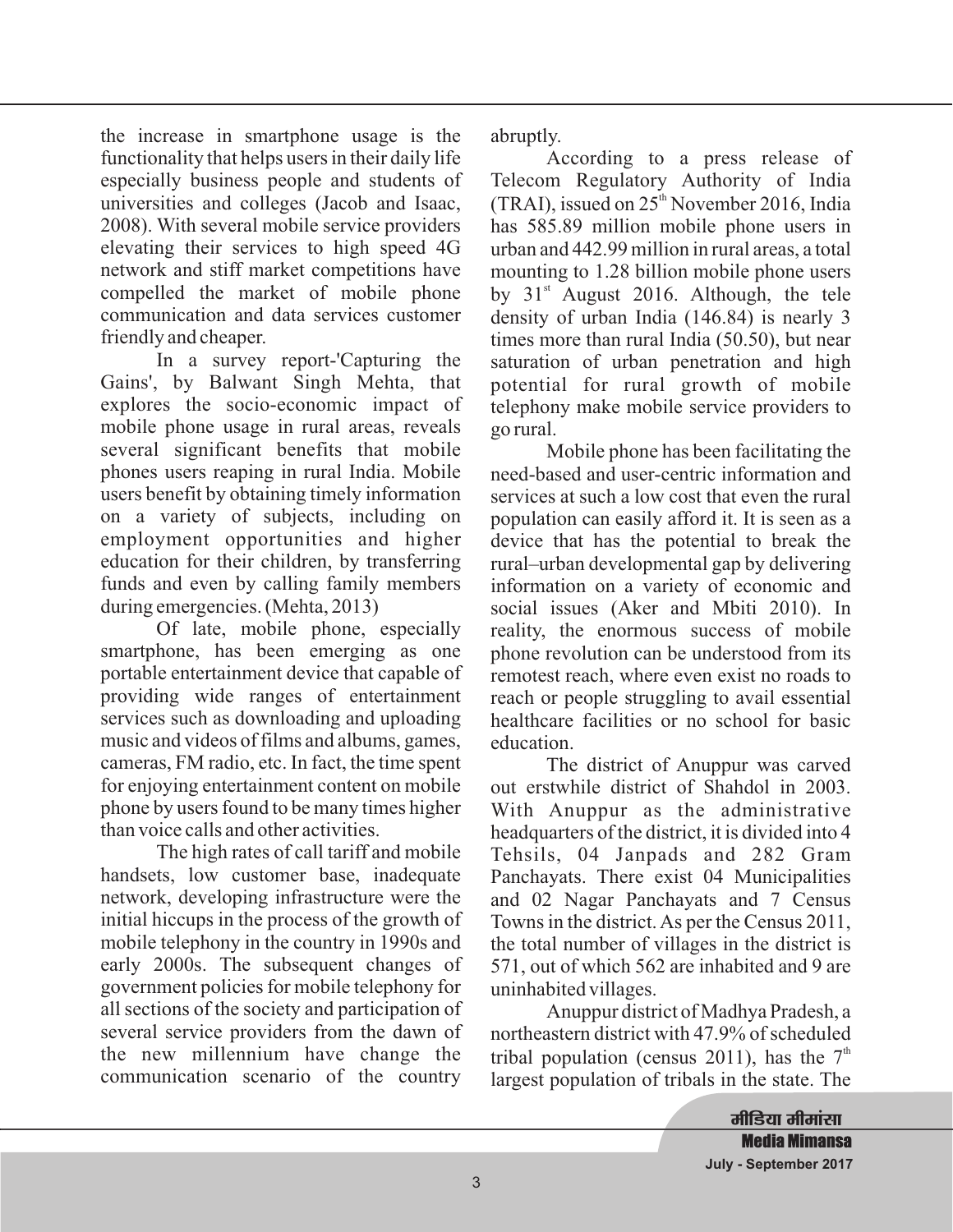

district is characterised by underdevelopment in both urban and rural quarters. Most of the people of the district earn their livelihood largely from cultivation and labour works in agricultural and household industries.

developmental constraints, such as low literacy, poor healthcare facilities, low per capita income, high poverty, etc., the district of Anuppur is recognized as one of the underdeveloped districts of Madhya Pradesh, but the growth of mobile phone users in the district is noticeable. However, the growth of mobile phones in the urban areas of the district may be in little higher side, but the mobile phone penetration in the rural areas of the district is growing leaps and bounds in recent times. The government employment guarantee schemes of MGNREGA, growth of rural micro financing facilities, growth of self help groups, etc. have been instrumental in changing livelihood and penetration of mobile phones in the district to a certain extent. Although, affected by several

The tribal communities, consisting of Gond, Baiga, Panika and Kol, are mainly scattered in far flung areas of the district. Despite of low television density, poor radio signals owing to difficult geographical terrain and no theatres for screening films, the

tribesmen of the place stay connected to entertainment via mobile phones. With the popularity and functions offered in the smart phones, there has been an increase in demand (Park and Chen, 2007). Smartphones amuse tribal population with Bollywood and Chhattisgarhi music videos, films and audios of traditional folk music. It has been acting as magic box of enormous entertainment, fulfilling their previously unmet needs.

This paper focuses on the entertainment needs that mobile phones brought in the lives of the tribal people of Anuppur district. The study will chiefly concentrate to understand the consumption pattern of entertainment content, modes of access to entertainment content, changing flavours of entertainment and expenses of procuring such entertainment content for enjoying on mobile phone handset among the users of tribal communities of Anuppur district.

#### **Statement of the Research Problem**

The transformation in the socioeconomic situations of the rural areas of Anuppur district, owing to the factors mentioned earlier, made some changes in the needs of their lives. There may be several needs that they developed, but the growing penetration of mobile phones and signal networks are held largely responsible to bring some significant changes in the entertainment needs of the tribal areas of the district. It is believed that mobile phone has changed their idea and meaning of entertainment, which television and radio failed over the years due to low television household density and poor signal quality of radio in the district. The statement of the research problem for the current paper has been framed as "to study and assess the sources of entertainment content, consumption pattern and impact of

<u>मीडिया मीमांसा</u> **Media Mimansa July - September 2017**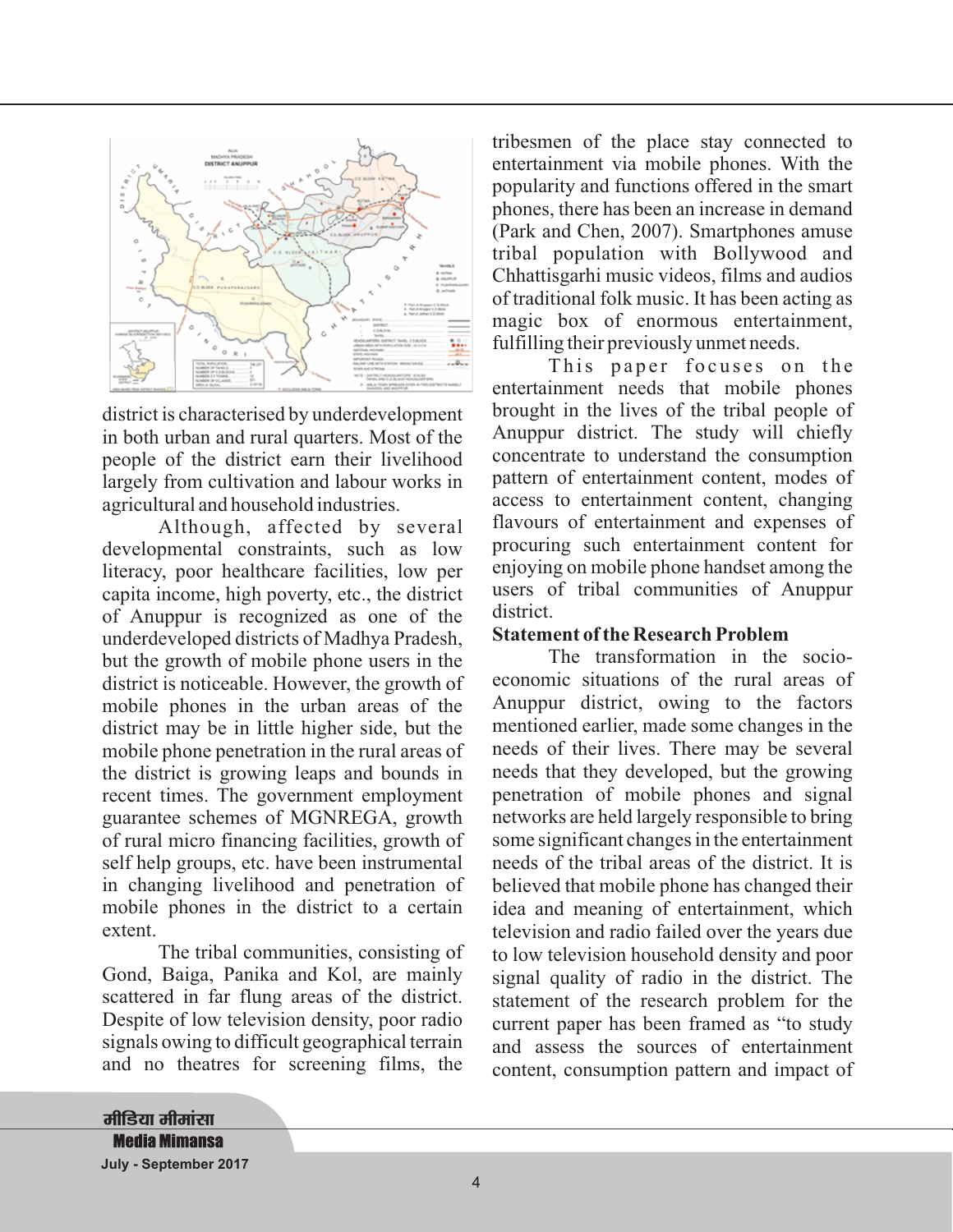entertainment enjoyed on mobile handset by the tribal population of Anuppur district, Madhya Pradesh" As a whole, this study can be looked as an effort to understand the significance and impact of mobile phones as means of entertainment in the lives of tribal population of Anuppur District, Madhya Pradesh.

## **Objectives**

This is a fact that some significant changes observed in the entertainment needs of the tribal population of the district of Anuppur over the last decade. It is believed that the striking rise in mobile phone density and improved signal network played major roles behind changing entertainment needs of the tribals of the district. It has been already mentioned that the significance and impact of entertainment enjoyed over mobile phones by the tribals of the district will be studied in this research paper. The objectives of the study have been summarised to the followings. To

1. study the growth of mobile phone as medium of entertainment among the tribal population of Anuppur district, Madhya Pradesh.

2. assess the sources and modes of procurement of digital entertainment contents enjoyed over mobile phones by the tribal population of the district.

3. comprehend their consumption patterns, choices for mobile entertainment content and expenses occurs in procuring them.

4. understand the significance of mobile digital entertainment in the lives of tribals of the district.

# **Hypothesis**

The pre survey assumptions made on the basis of preliminary studies, personal observations, views of peer groups and experts, informal interactions with the target group and review of related literature are as follows.

1. The growth of mobile phone as affordable medium of entertainment among the tribal population has gone manyfold in the recent times.

2. The majority of the tribal population prefer to procure digital entertainment contents from local vendors rather than downloading or sharing to enjoy on mobile phone handsets.

3. The lack of awareness to internet, availability of need based and cheaper price of digital entertainment content in the locality make the tribal population to buy them from local vendors.

4. The mobile phone users of tribal population spend regularly a good amount of their income to buy digital entertainment content to enjoy on their handsets.

5. The digital entertainment content enjoyed on mobile has been playing significant roles in transforming lives of the tribal population.

# **Research Design**

From the population of mobile phone users belonging to the tribal communities of Anuppur district, a total number of 600 respondents were randomly selected for the current study from both urban and rural areas of the district. Equally dividing the sample size between urban and rural, *i.e.*300 respondents each, the questionnaires were filled from the respondents having mobile phones and selected through simple random sampling from the tribal population of the 4 subdivisions *i.e.* Kotma, Anuppur, Jaithari and Pushprajgarh.

From the 4 subdivisions, 75 respondents from each subdivisions belonging to tribal communities and having mobile phones were selected for data collections. The selection of villages and respondents were done purely through simple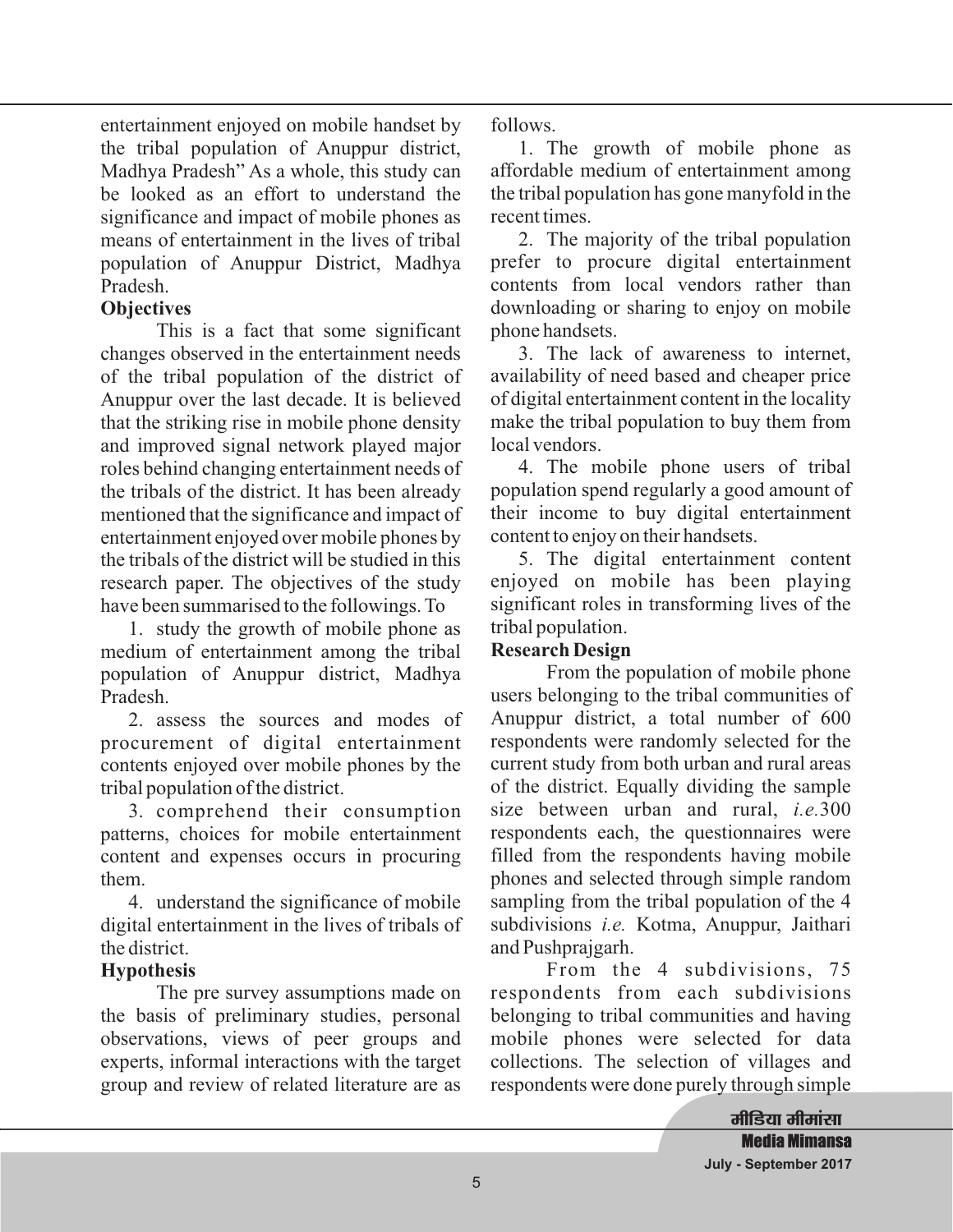random sampling. From Kotma subdivision, 15 respondents each from five villages-Bargawan, Silpur, Jharokha, Nigwani and Kamran Tola were requested to fill the questionnaire. A total of 75 respondents, 15 each from Pakariha Tola, Baherahatola, Deogawan, Reula and Khodari village, which come under Anuppur division, filled the questionnaire. Similarly, the five villages-Payari, Daikhal, Khanda, Manpur, Dongara Tola, under Jaithari subdivision with 15 respondents from each village filled the questionnaire. Likewise, a total of 75 respondents, 15 each from Tummi Badi, Chhirpani, Sital Pani, Sarai and Kumhani village of Pushprajgarh subdivision, the fourth subdivision of Anuppur district, were requested to fill the questionnaire. For urban data, 75 questionnaire were distributed in each subdivision to collect data of a total of 300 respondents from the urban tribal population.

A questionnaire with reasonable number questions was prepared to collect data on the topic of the research. The questionnaire was pretested to understand the efficacy of each question to the subject of the study.

### **StatisticalAnalysis**

The primary data collected from the filled questionnaire distributed to the defined target group was coded, tabulated and analyzed statistically to draw meaningful interpretation of the study. The standard statistical methods such as percentage analysis, cross tabulation, etc. were carried out in the process.

### **Finding of the Study**

When structured and pre-tested questionnaire were asked to fill up by the randomly picked tribal population of both

urban and rural areas of the district, several interesting facts were noticed in the analysis of the collected data. It was not a deliberate, still while tabulation of the data, it has been observed that 342 of the respondents out of 600, who filled questionnaires, were in the age bracket of 16-20 years. A total of 122 of them in the age group of 21-25 years, 118 in the age bracket of 26-30 years and only 18 respondents above 30 years filled the questionnaire, when they were picked randomly. Of the sample size of 600, a total of 189 and 411 were female and male respondents respectively. The findings of the collected data with inferences are furnished underneath-

 $\Box$  From the study it has been observed that 24.34% use normal bar phones, whereas 74.16% of total respondents use smartphones. A negligible percentage of respondents, *i.e.* 1.5%, have both smartphones and tabs.

 $\Box$  Out of the total respondents, 19.33% were school students. A total of 37.17% of them were found studying in local colleges or university or technical institutes and 21.5% of them were dependent on daily wage work in construction sites, MNREGA or agriculture. There were 5.67% of the total respondents earning their livelihood from business. The rest, 8% and 8.33% of total respondents were found to be job holders working in government or private offices and unemployed respectively.

 $\Box$  Out of the 600 respondents, the number of single SIM mobile phone users was 18.67%. 1.83% of the total respondents have mobiles phones with more than 2 SIM facilities and the rest, *i.e.* 79.5%, has mobile phones with provision for dual SIM. 14% of total respondents were found using Chinese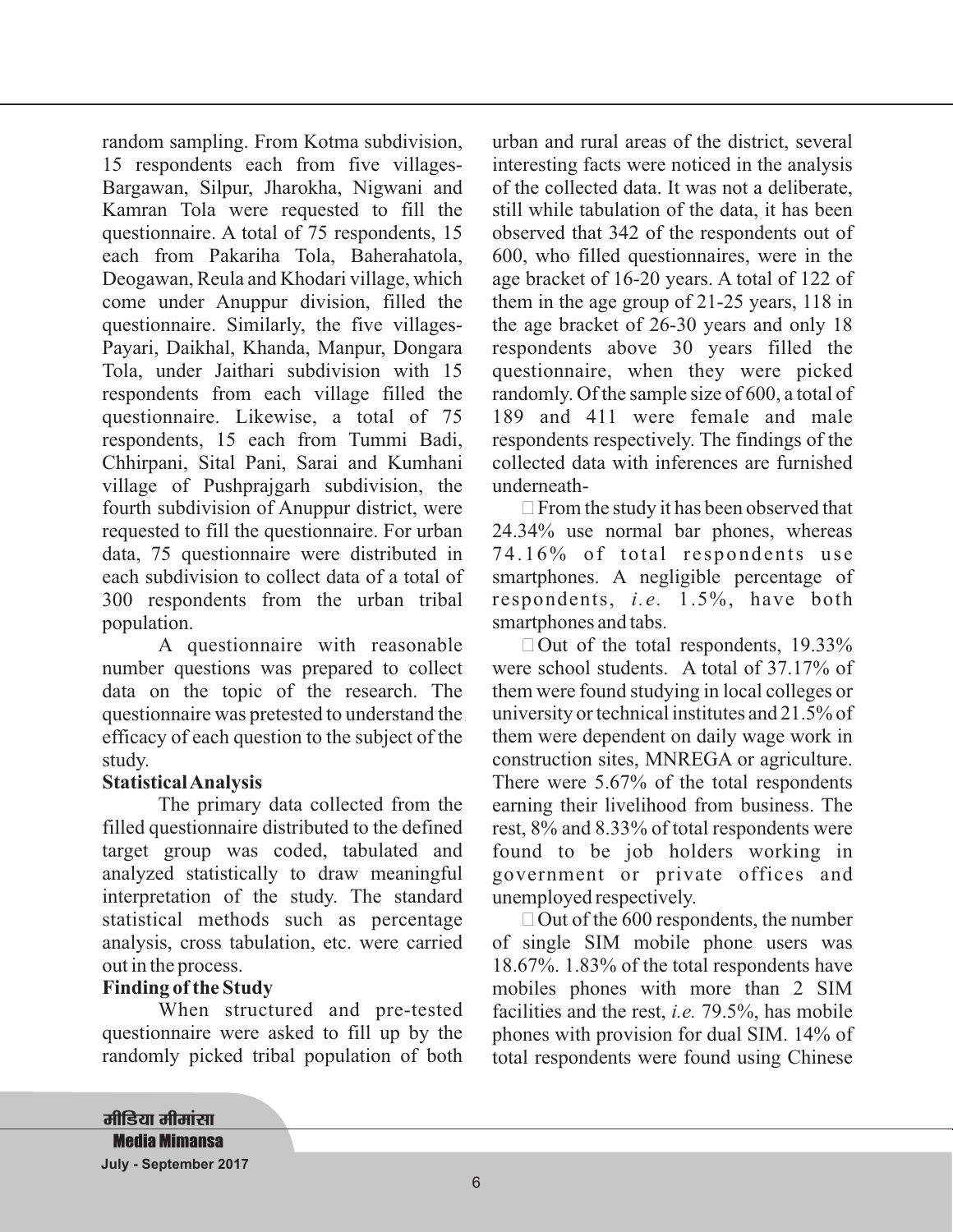cheaper price range mobiles phones, whereas reputed Indian and international mobile phone users were found to be 54.66% and 31.34% respectively.

 $\Box$ 27.5% and 29.5% of the respondents use mobile phones with price ranges between Rs. 1000-3999 and Rs. 4000 -6999 respectively, whereas 37.5% of the mobile phones users spent price between Rs. 7000- 9999 for buying their phones. The users having mobile phones costing rupees 10,000 and above is found to be 5.5%.

Majority of the respondents (64.5%) **!** spend between Rs. 100-399 monthly on mobile tariff voucher, 28.5% of them spend mobile tariff monthly voucher between rupees 400-699. The percentage of users spending between rupees 700-999 was 6% and only 1% of the total respondents were found spending rupees 1000 and above for their monthly mobile tariff voucher.

 $\Box$  Most of the users (34.5%) have been using mobile phones for more than 2 years but less than 3 years, whereas 33% of the users were found using mobile phones for more than a year. The percentage of mobile phone users with duration of using for more than 3 years but less than 4 years is 19.5%. The percentage of respondents using mobile phones for more than 4 years but less than 5 years is found to be 8.5%, whereas users of mobile phones above 5 years are 4.5%.

 $\Box$ 31.5% of the respondents carry mobile phones to listen to music only. For 12.5% of them carry mobile phone mainly to watch video clips, 18.5% of the respondents use mobile phones for both watching video clips and listening to audio. 1% and 4.5% of them use mobile phone only for playing games and calling respectively. 32 % of them use mobile phones for all activities *i.e.* calling, watching video clips, listening to audio, playing games, internet and other activities.

The poor density of television sets in the villages and urban areas of tribal inhabitants of the regions and weak signal strength of radio due to difficult geographical topography make mobile phone best medium of entertainment for them (98.5%) to watch videos, listen to audios, play games and get connected to internet. 1% and 0.5% of the respondents find television and radio better medium for entertainment respectively.

Majority of the respondent *i.e.* 41.83% were found to be spending an average time 1- 5 hours in a week for watching films on their mobile handsets. A total of 39.67% respondents have an average of 6-10 hours weekly film watching habit and 12.66% respondents replied that they have 11-15 hours of weekly film watching schedule. There were 3.17% and 2.67% respondents in the survey who watched films on mobile phone for 16-20 hours and above 20 hours weekly.

A total of 44.5% of total respondents were found purchasing digital music and films content for listening and watching on their mobile handsets from local mobile phone shopkeepers, whereas 37.5% visit weekly market to buy music and film contents from vendors. A total of 12.67% of the total respondents were with the answer that they purchased music and films content for watching on their mobile phones from both local shopkeepers and vendors of weekly market. 5.33% of them were found collecting such materials from free downloading or pirated websites.

Majority of the respondents (57%) were found spending less than Rs 100 per month, whereas 18.33% of them have the monthly mobile phone expenditure between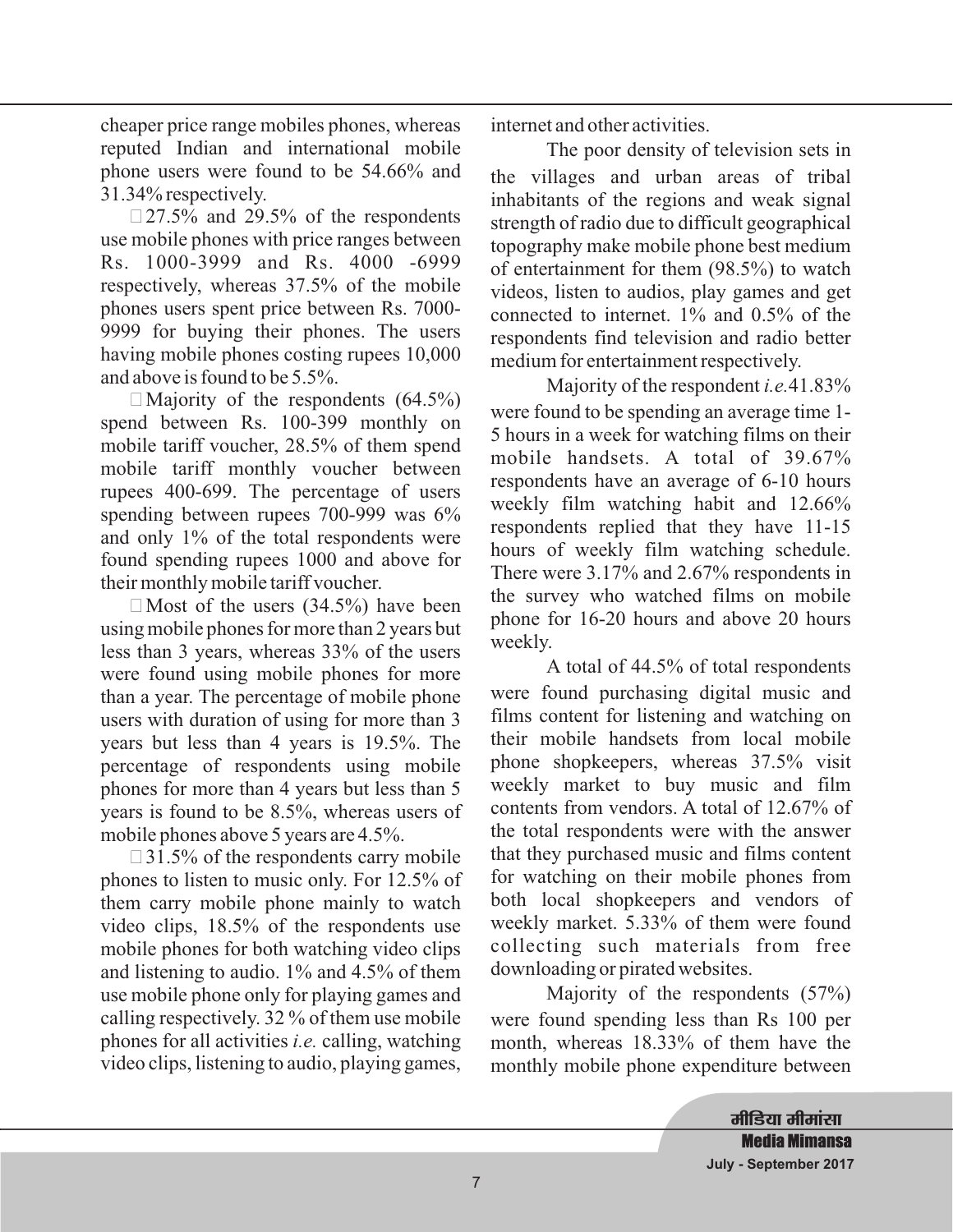Rs 100-199 for buying digital film contents to watch on their mobile handset. The monthly expenditures for 14% and 9.67% of the total respondents for buying films were between Rs 200-299 and Rs 300-399 respectively. 1% of them were found spending Rs 400 and above.

Majority of them (38.83%) preferred to watch Chhattisgarhi films on mobile phones, 27% of total respondents chose to watch Hindi films, 4.83% of them even watched any films dubbed to Hindi and 10.33% of them chose to watch films of any language. There were 19% of the total respondents found watching both Chhattisgarhi and Hindi films. Those who watched Hindi, Chhattisgarhi and any other films dubbed to Hindi were found to be only 1.17% and the viewers of both Hindi and any other language films dubbed to Hindi were only 0.5%.

31.17% of total respondents preferred to watch films on their mobile handset after duty time, whereas majority of them (49%) watch during any free time. For 17.5% of the total respondents, the mood decided that their timing of watching films on their mobile handsets. A relatively small number (2.33%) chose to watch after daily works and during free time as well.

Majority of the respondents (63.84%) were found spending less than Rs 100 for buying digital music content to listen on their mobile handsets monthly. The number of those spending between Rs 100-199 for buying music monthly was 18.33%. 11.83% and 6% of the respondents were found spending monthly between Rs 200-299 and Rs 300-399 respectively for buying music content for listening on their mobile handsets.

None found spending above Rs 400 for digital music content.

Nearly 2/3 out of 600 respondents (73.5%) replied that they listened to music for an average of 1-5 hours daily, 16.83% of the total respondents preferred listening to music for 6-10 hours daily and 1.83% of them were found listening to music for even average of 11-15 hours per day. There were 7.84% respondents having no interest in music.

When it comes to listening to music, more than half of the total respondents (58.66%) preferred to listen to Chhattisgarhi songs on mobile phones, 19.5% of total respondents chose to listen to Hindi songs. Only 1.5% and 0.83% of the total respondents were found listening to devotional songs and any music respectively. There were 18.35% of the total respondents found listening to both Chhattisgarhi and Hindi films. Those who listened to Hindi, Chhattisgarhi and any other music were found to be only 1.16%.

A session of interaction with 20 respondents of the sample was arranged to understand the rationale behind some of the interesting and notable findings of survey. The important inferences that the session brought into light are as follows.

 $\Box$  The study reveals that mobile phone turn out to be the main source of music and dance of Bollywood and Chattisgarhi films for the tribal people. They play music of Bollywood and Chhattisgarhi movies and dance in the styles of those films in all celebrations like marriages, Navratri, Ganesh Puja, cultural shows and other religious and cultural festivals.

 $\Box$  The traditional or folk music, dance and culture have taken aback in the socio-cultural lives of the tribals with every passing day in the region. At the same time, they were found

<u>मीडिया मीमांसा</u> **Media Mimansa July - September 2017**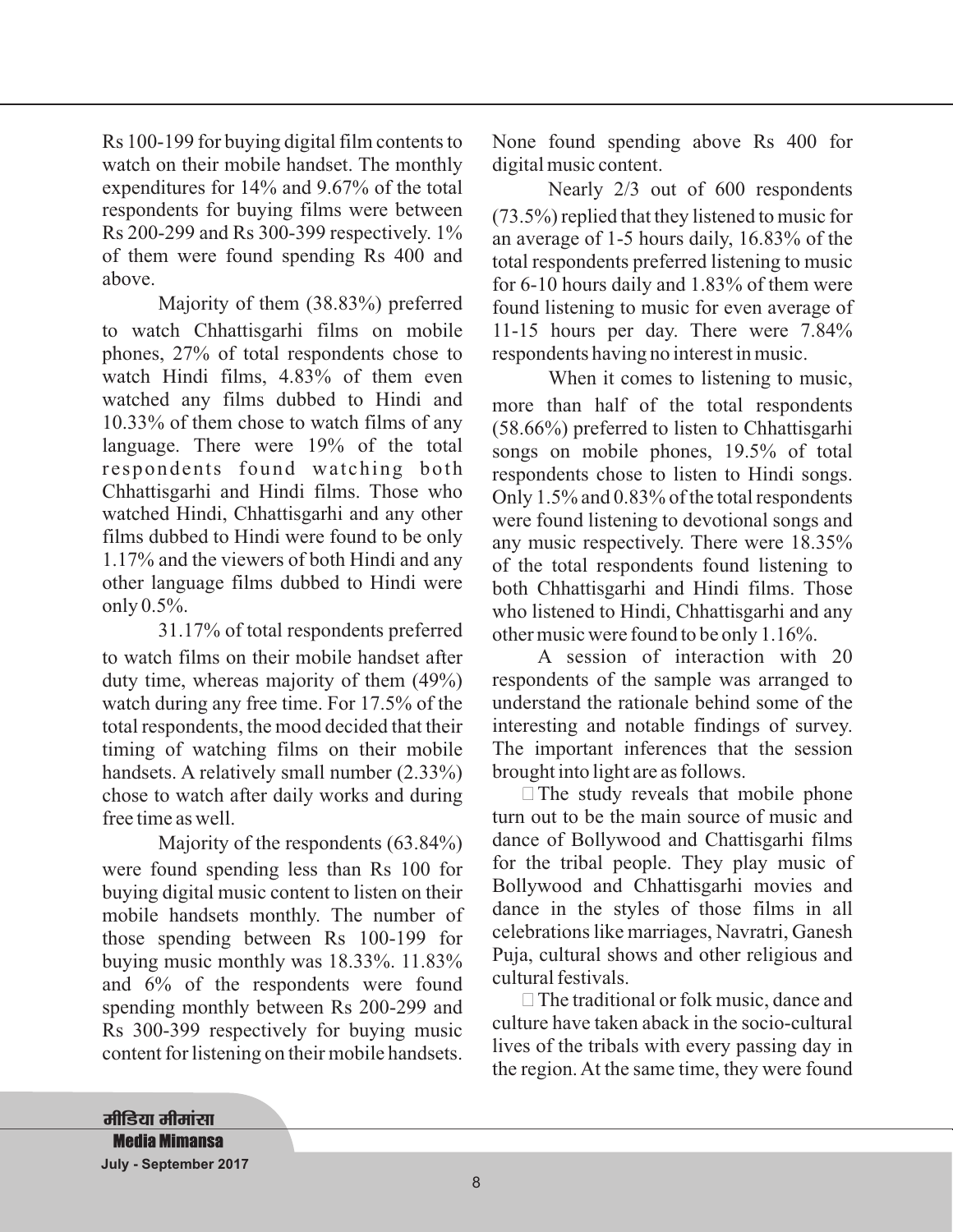copying the style and dressing senses of Bollywood and Chhattisgarhi films within their meagre income. They quite often found imitating the dialogues and acting styles of actors.

 $\Box$  The demand of digital mobile phone entertainment content led to the mushrooming of vendors and shopkeepers of such contents in the rural and urban pockets. Both people of tribal and non-tribal communities found earning livelihood from the business of selling digital entertainment content mainly music of Bollywood and Chhattisgarhi films. The devotional and folk music were found mainly in demand during the festival seasons.

 $\Box$  Somewhat, it was felt that mobile phone users of the tribal communities, mainly the youngsters, were more inclined towards Bollywood music and films. The interests for the folk and devotional music were found less popular among them. They were found imitating the style and humming the music of Bollywood.

 $\Box$  The prices of such content are determined by the market demand, availability and newness of the content. In general, the vendors sell content on per GB basis, e.g. Rs 100 for 1 GB data of Bollywood music.

 $\square$  Similarly to television households sitting together to watch programmes, the members of many tribal families watch together films, videos of songs, dances and other entertainment content on mobile handset regularly in the evening or during free time.

 $\Box$  Unlike the specification an urban educated look for while buying a mobile phone, most of the respondents look for screen size, battery backup, size of the memory and intensity of the sound of the inbuilt speaker while buying a new mobile phone.

 $\Box$  Most of the respondents buy digital entertainment contents to enjoy on mobile phone from local weekly market. According to them, such markets give variety of options of films, music and dance videos at competitive price.

 $\Box$  The entertainment contents are sold by vendors not at the rate of numbers of films or music or dance videos, rather in terms of 1GB, 2GB or more GBs of data contents. Bollywood films or music/dance videos are costlier than Chhattisgarhi contents. The prices of digital entertainment contents depend on availability and arrival in the market.

## **Testing of Hypotheses**

From 1995, the beginning of revolutionary changes in telecommunication, the wireless network of mobile phones has come a long way in more than two decades. Starting as status symbol, the mobile phone has established itself not only a medium of communication but also easy and affordable mode of entertainment in the recent times. With facility of listening to radio, watching television channels and videos, enjoying high speed internet, playing games and several activities, mobile phone has eliminate all barriers of enjoying entertainment.

The analysis of the data collected for the current study ascertain the fact that high growth of penetration of mobile phones, availability of better quality of mobile phone network, cheaper rates of mobile phones, easily and economically available mobile digital content have made entertainment no longer away from the reach of the people living in the interior of the country. It establishes that the initial assumption on *the growth of mobile phone as affordable*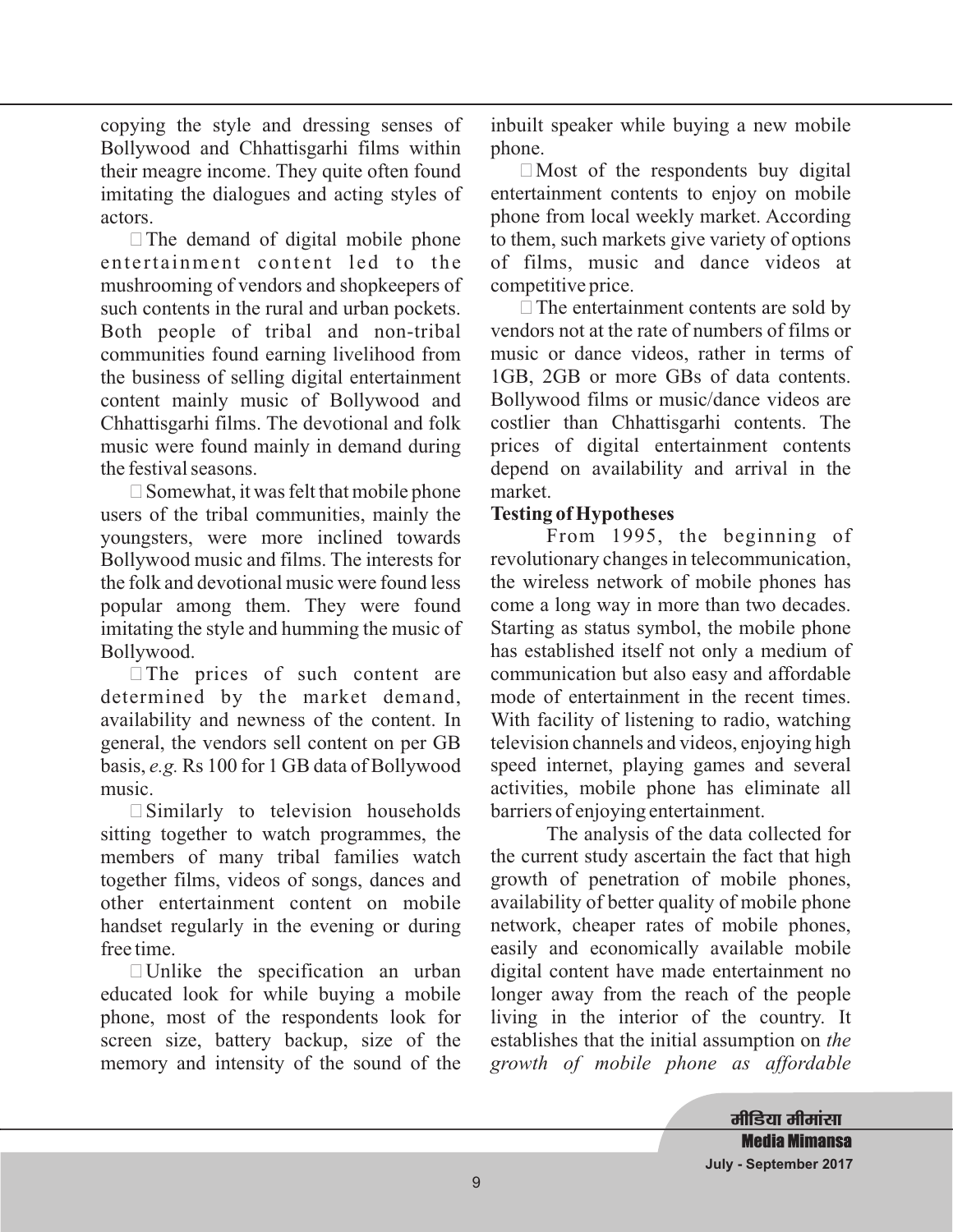*medium of entertainment among the tribal population has gone manyfold in the recent times* to be true.

*majority of the tribal population prefer to* that *procure digital entertainment connects from local vendors rather than downloading or sharing to enjoy on mobile phone handsets the lack of familiarity with internet,* and *availability of need based and cheaper price of digital entertainment content in the locality make the tribal population to buy them from local vendors* to be valid. The responses of the tribal population surveyed for the current study on the procurement and pattern of consumption of digital content suggest that the entertainment of their choices are available within the financial capacity of them. Of course, not being familiar with internet, majority of the tribal population surveyed do not download their entertainment needs from internet. The availability of entertainment contents of their choice with the local mobile accessory shops, grocery shops, weekly market vendors, etc. make them procure and enjoy them without much effort. This proves the two hypotheses

study proves the assumptions that the mobile *phone users of tribal population spend regularly a good amount of their income to buy digital entertainment content to enjoy on* their handsets and the digital entertainment *content enjoyed on mobile has been playing significant roles in transforming lives of the tribal population* to be correct. The data of consumption and buying pattern of digital entertainment content among the tribal population in the current

#### **Conclusion**

The tribal population living in the district of Anuppur, one of the largest tribal dominated districts of Madhya Pradesh, may be situated in one of the remotest corners of the country, but the penetration of mobile phone network and rise in the density of mobile phones in the region have been playing a pivotal role in fulfilling entertainment needs of the tribal people.

There is no deny of the fact that the process of social and economical developments of Anuppur district is relatively slow, owing to several factors such as poor facilities of primary secondary and higher education, poverty and poor health care facilities, low penetration of DTH, cable TV network and poor television density, difficult geographical topography for receiving radio signals, poor financial conditions of the natives, etc. In spite of all odds, the unprecedented growth of mobile phone networks and availability of mobile phones in cheaper rates have been instrumental in getting tribal people close to Bollywood and Chhattisgarhi film industry. The availability of films and music of Bollywood and Chhattisgarhi industry, audio and video albums of Chhattisgarhi modern and traditional songs within the close vicinity and cheaper rates for availing such contents made the lives of the tribal people more vivacious than before. It's like mobile phone has emerged as a wonder box of enormous entertainment for them and fulfilling their previously unmet needs.

Although, the tribal people of the one of the remotest part of the country may have started reaping the benefits of the telecommunication revolution little later than the developed areas, but for sure the revolution of mobile phones will definitely help them to meet their other sets of need such as social, financial, cultural, etc. and get them closer to the main stream of development.